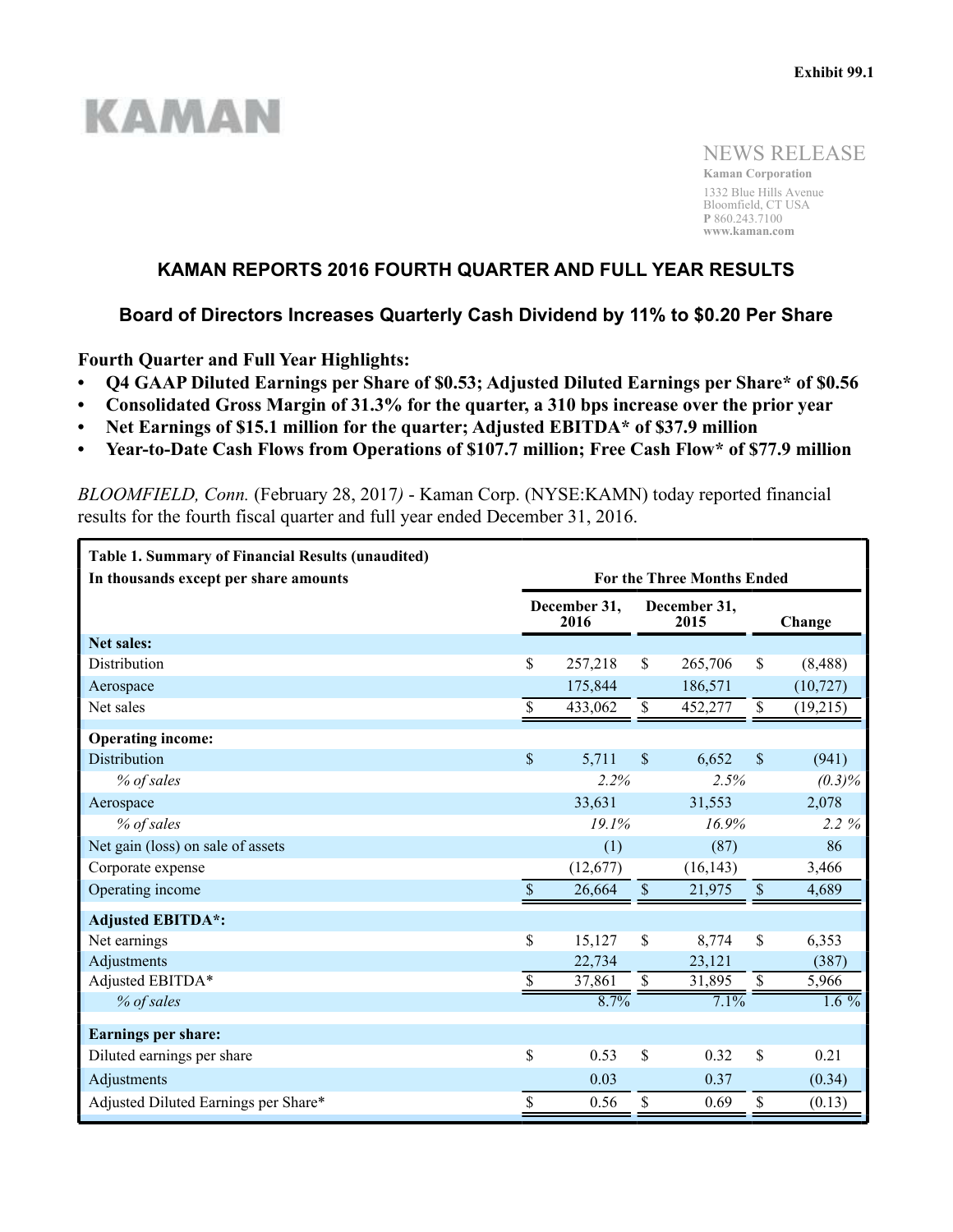Neal J. Keating, Chairman, President and Chief Executive Officer, commented, "In the fourth quarter of 2016, we continued to execute on our key strategic initiatives to position Kaman for profitable growth. Against a challenging macroeconomic backdrop in certain of our end markets, we are successfully executing on our productivity and realignment programs to enhance margins and consistently deliver improved financial performance. As a key highlight, we are pleased to report gross margin of 31.3% for the quarter, a 310 bps increase over the fourth quarter of 2015 and a 140 bps increase over the third quarter of 2016, primarily driven by improvements at Distribution. Demonstrating our focus on driving meaningful cash flow generation, 2016 was the third consecutive year in which Free Cash Flows\* were greater than 130% of our Net Earnings.

Sales in our Distribution segment continued to be impacted by ongoing weakness in our end markets resulting in a 3.2% decrease as compared to the same period last year. Organic Sales per Sales Day\* decreased 4.9% for the fourth quarter when compared to the same period last year and declined 3.0% sequentially.

Distribution operating margins in the quarter were 2.2%, a decrease of 30 bps compared to the same period last year. Importantly, this decrease includes the costs associated with the deployment of productivity initiatives designed to expand operating margins, which totaled \$4.6 million for the fourth quarter and \$12.6 million for the full year 2016. Excluding these costs, Distribution operating margins increased despite lower daily sales levels, which we believe underscores the merits of the actions we are taking. We expect to fully realize the benefits of our productivity initiatives, with significantly lower deployment costs, beginning in 2017.

Our Aerospace segment performed largely in line with our expectations. Sales declined modestly in the fourth quarter; however, sales for the full year increased 17.5%, or 6.9% organically, when compared to the prior year. Strong demand for our missile and bomb fuze products drove organic growth while our bearings products delivered another solid performance throughout 2016. Looking ahead, we will continue to pursue new business opportunities for our fuze products in international markets, where demand remains robust. Aerospace operating margins increased 220 bps when compared to the fourth quarter of the prior year due to improved performance on our structures programs and the contribution from our bearings products.

Prudent, value enhancing acquisitions that strengthen our technology leadership and expand the scope of our product offering remain a core element of our growth strategy, and we are pleased to report positive performance for our most recent additions. Our acquisitions of EXTEX and GRW continue to perform above expectations and made significant top line contributions while being accretive to earnings per share for the fourth quarter and the full year."

Chief Financial Officer, Robert D. Starr, commented, "In 2016 we delivered strong operating performance and continue to position Kaman for future growth. During the year, we invested \$30 million in our operations through the purchase of property plant and equipment, repaid over \$20 million in debt, reducing our Debt to Capitalization\* ratio by 240 bps to 42.3%, and increased our cash on hand by \$25 million. Our robust financial position continues to provide us flexibility to deploy capital to drive value for shareholders, and in 2016, we returned approximately \$33 million of cash to shareholders through our stock repurchase program and dividend payments.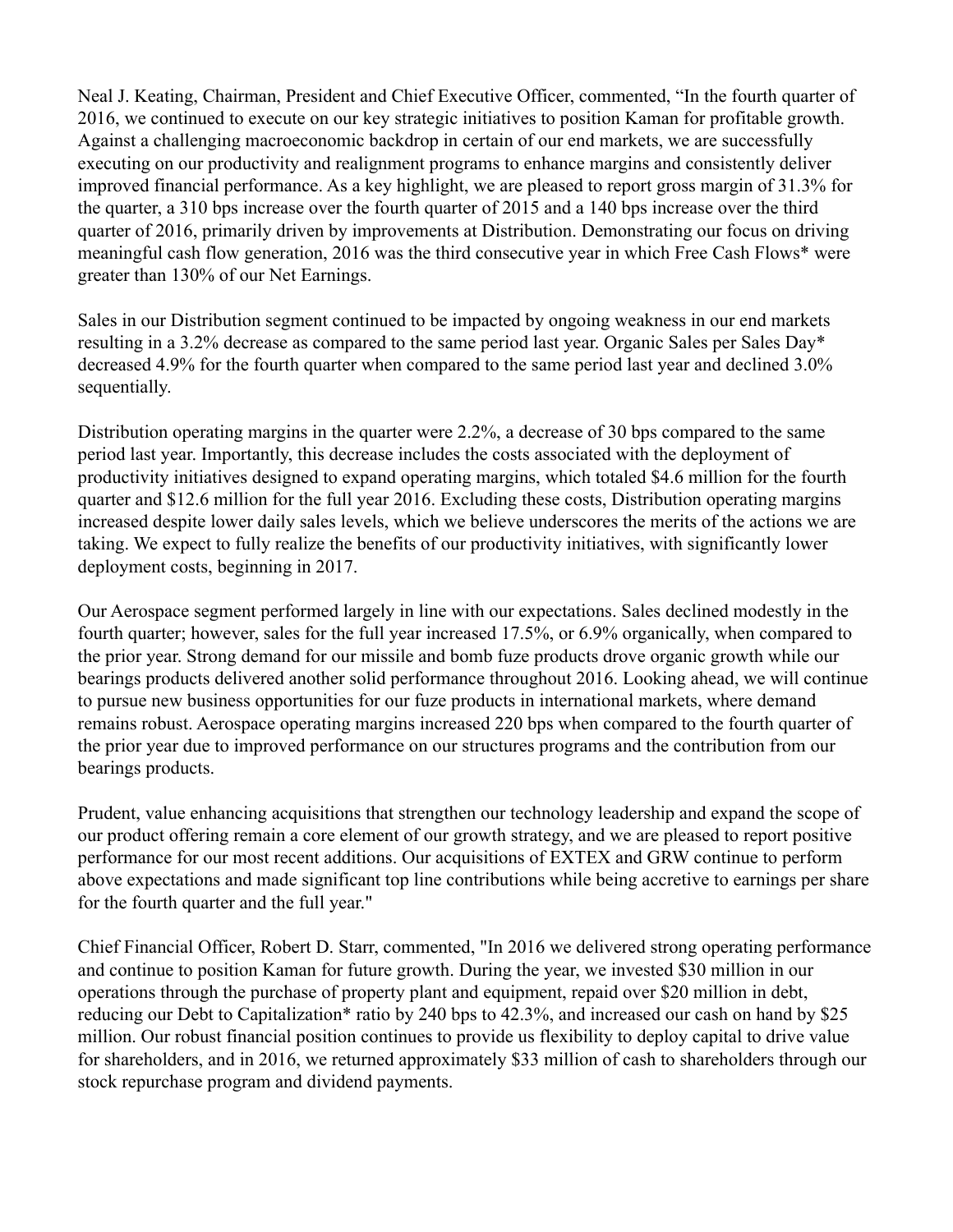Turning to our 2017 outlook, we expect Aerospace to drive a significant portion of our top line growth, despite continued pricing pressures. We anticipate Aerospace sales increasing in the range of 3.0% to 8.0%, with operating margin in the range of 16.5% to 17.0%. Full year 2017 Aerospace performance is dependent on a number of factors, including the receipt of governmental approvals for direct commercial sales of the JPF to foreign militaries, additional K-MAX orders and continued improvement in the performance of our metallic and composite structures programs.

At Distribution, we expect that 2017 sales levels will range from a decrease of 1.0% at the low end of our range to an increase of 4.0% at the high end, with operating margins in the range of 4.9% to 5.3%. In 2017 we are focused on a return to organic sales growth and are taking necessary actions to achieve this objective, while maintaining disciplined cost control across the segment. Additionally, we expect to more fully realize the benefits of the productivity initiatives we implemented last year as we expect the associated costs to decrease significantly. We are pleased with the meaningful benefit these initiatives have delivered to date and are confident in our ability to achieve further operating margin improvement at Distribution in 2017.

To provide insight into the cadence of earnings for the year, we anticipate a significant portion of our expected earnings will be weighted toward the second half of the year, with first quarter earnings representing less than 10% of our full year earnings. As we move through 2017, we expect earnings to increase sequentially with approximately 50% of our full year earnings occurring in the fourth quarter of 2017 as we anticipate a ramp-up of deliveries for the JPF and our bearings products throughout the year. As previously noted, the delay in receipt of U.S. Government approvals shifted JPF DCS deliveries out of 2016 and into 2017. Further impacting the earnings cadence, we expect that our JPF production capacity for the first nine months of the year will be largely utilized to fulfill our USG contract delivery requirements for 2017. Accordingly, we now anticipate that our higher margin JPF DCS deliveries will mostly occur during the fourth quarter of 2017.

We expect cash flow performance to remain strong in 2017, with cash flows from operations in the range of \$105 million to \$135 million and Free Cash Flow\* in the range of \$70 million to \$100 million. Given our stable and consistent cash flow generation of the last several years and the expected growth in 2017, we are pleased to announce an 11% increase in our quarterly dividend to \$0.20 per share. Kaman has paid a dividend for forty-seven consecutive years, and when combined with our stock repurchase program, underscores our commitment to returning a significant amount of cash to our shareholders."

# **2017 Outlook**

Our 2017 outlook is as follows:

- Distribution:
	- Sales of \$1,100.0 million to \$1,150.0 million  $\circ$
	- Operating margins of 4.9% to 5.3%  $\circ$
	- Depreciation and amortization expense of \$16.0 million  $\circ$
- Aerospace:
	- $\circ$ Sales of \$720.0 million to \$760.0 million
	- Operating margins of 16.5% to 17.0%  $\circ$
	- Depreciation and amortization expense of \$23.0 million  $\circ$
- Interest expense of approximately \$16.0 million
- Corporate expenses of approximately \$55.0 million
- Estimated annualized tax rate of approximately 34.5%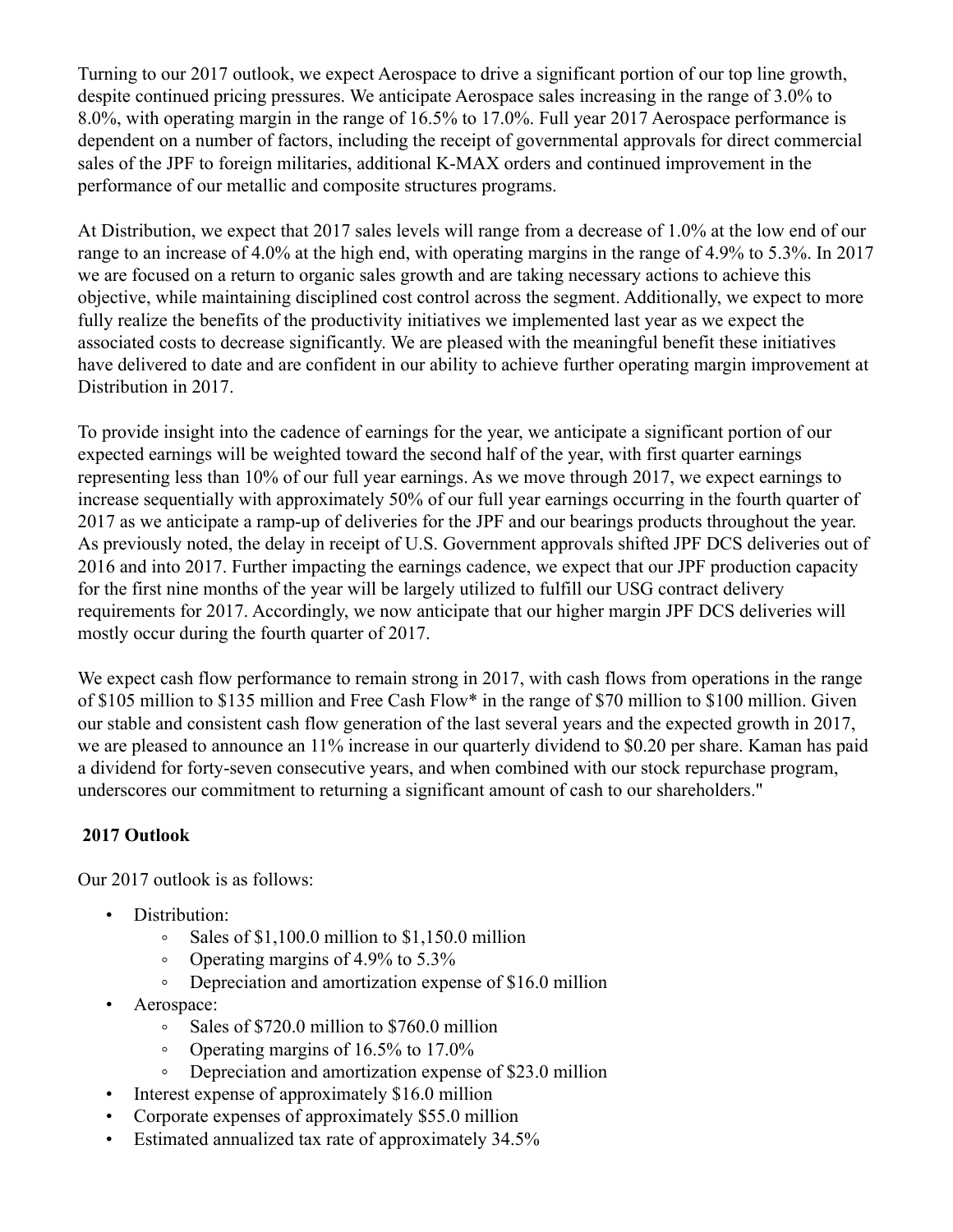- Consolidated depreciation and amortization expense of approximately \$45.0 million
- Capital expenditures of approximately \$35.0 million
- Cash flows from operations in the range of \$105.0 million to \$135.0 million; Free Cash Flow\* in the range of \$70.0 million to \$100.0 million
- Weighted average diluted shares outstanding of 28.5 million

# **Dividend Increase**

The Kaman Corporation board of directors has declared a regular quarterly dividend of 20 cents per common share, representing an 11% increase, which will be paid on April 6, 2017 to shareholders of record on March 21, 2017.

# **Please see the MD&A section of the Company's SEC Form 10-K filed concurrent with the issuance of this release for greater detail on our results and various company programs.**

**A conference call has been scheduled for tomorrow, March 1, 2017, at 8:30 AM ET.** Listeners may access the call live by telephone at (844) 473-0975 and from outside the U.S. at (562) 350-0826 using the Conference ID: 34153129; or, via the Internet at www.kaman.com. A replay will also be available two hours after the call and can be accessed at (855) 859-2056 or (404) 537-3406 using the Conference ID: 34153129. In its discussion, management may reference certain non-GAAP financial measures related to company performance. A reconciliation of that information to the most directly comparable GAAP measures is provided in this release.

## **About Kaman Corporation**

Kaman Corporation, founded in 1945 by aviation pioneer Charles H. Kaman, and headquartered in Bloomfield, Connecticut conducts business in the aerospace and industrial distribution markets. The company produces and markets proprietary aircraft bearings and components; super precision, miniature ball bearings; complex metallic and composite aerostructures for commercial, military and general aviation fixed and rotary wing aircraft; safe and arming solutions for missile and bomb systems for the U.S. and allied militaries; subcontract helicopter work; restoration, modification and support of our SH-2G Super Seasprite maritime helicopters; manufacture and support of our K-MAX® manned and unmanned medium-to-heavy lift helicopters; and engineering design, analysis and certification services. The company is a leading distributor of industrial parts, and operates approximately 240 customer service centers and five distribution centers across the U.S. and Puerto Rico. Kaman offers more than four million items including bearings, mechanical power transmission, electrical, material handling, motion control, fluid power, automation and MRO supplies to customers in virtually every industry. Additionally, Kaman provides engineering, design and support for automation, electrical, linear, hydraulic and pneumatic systems as well as belting and rubber fabrication, customized mechanical services, hose assemblies, repair, fluid analysis and motor management. More information is available at www.kaman.com.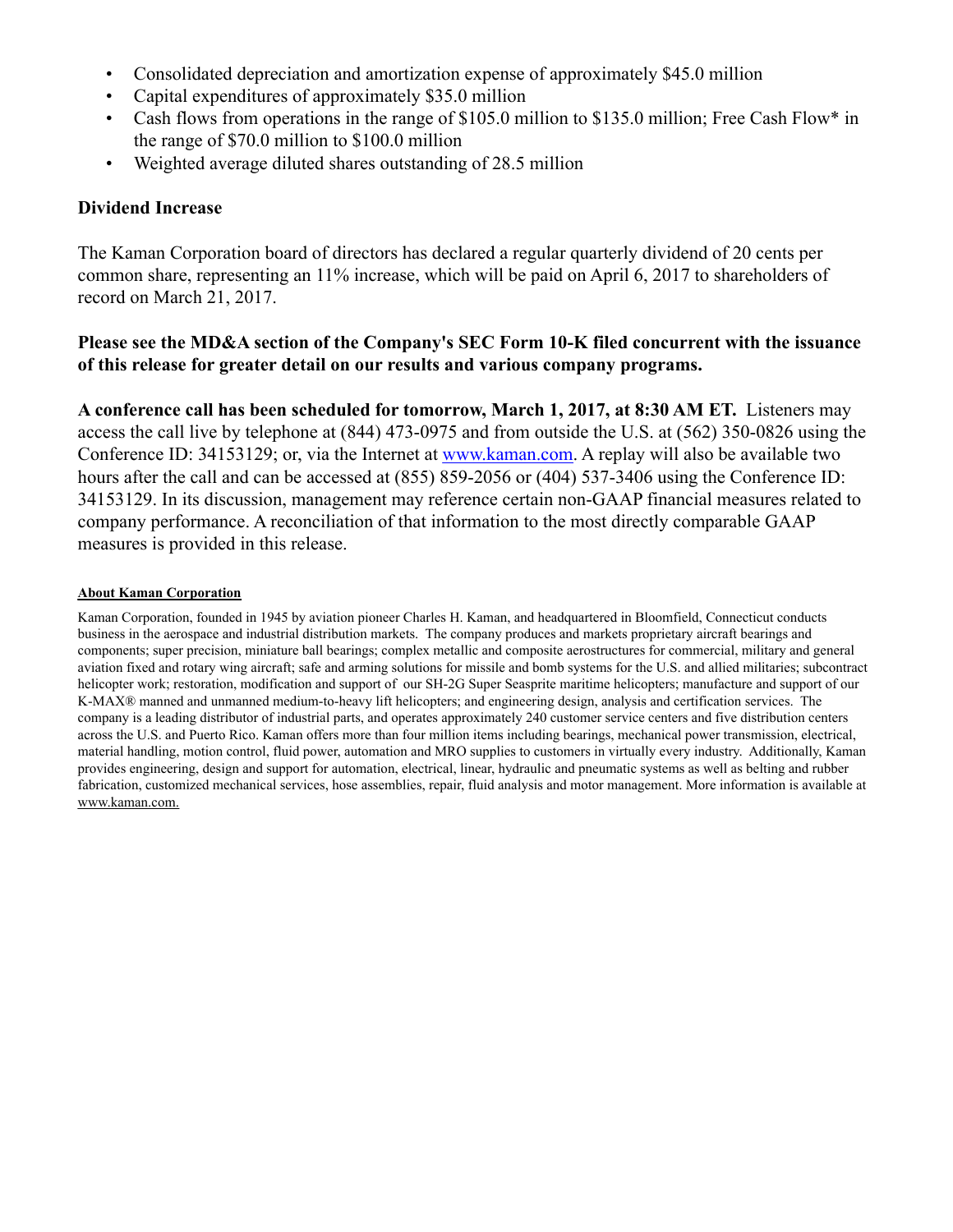#### **Table 2. Summary of Segment Information (in thousands) (unaudited)**

|                                   | <b>For the Three Months Ended</b> |          |                      |            | <b>For the Twelve Months Ended</b> |           |   |                      |
|-----------------------------------|-----------------------------------|----------|----------------------|------------|------------------------------------|-----------|---|----------------------|
|                                   | December 31,<br>2016              |          | December 31,<br>2015 |            | December 31,<br>2016               |           |   | December 31,<br>2015 |
| <b>Net sales:</b>                 |                                   |          |                      |            |                                    |           |   |                      |
| Distribution                      | \$                                | 257,218  | S                    | 265,706    | S                                  | 1,106,322 | S | 1,177,539            |
| Aerospace                         |                                   | 175,844  |                      | 186,571    |                                    | 702,054   |   | 597,586              |
| Net sales                         |                                   | 433,062  |                      | 452,277    | \$.                                | 1,808,376 |   | 1,775,125            |
|                                   |                                   |          |                      |            |                                    |           |   |                      |
| <b>Operating income:</b>          |                                   |          |                      |            |                                    |           |   |                      |
| <b>Distribution</b>               | \$                                | 5,711    | -S                   | $6,652$ \$ |                                    | 41,859 \$ |   | 49,441               |
| Aerospace                         |                                   | 33,631   |                      | 31,553     |                                    | 115,005   |   | 110,328              |
| Net gain (loss) on sale of assets |                                   | (1)      |                      | (87)       |                                    | (11)      |   | 328                  |
| Corporate expense                 |                                   | (12,677) |                      | (16, 143)  |                                    | (50, 930) |   | (55, 578)            |
| Operating income                  |                                   | 26,664   |                      | 21,975     |                                    | 105,923   |   | 104,519              |

#### **Table 3. Depreciation and Amortization by Segment (in thousands) (unaudited)**

|                                       |    | For the Three Months Ended |               |                      |               | <b>For the Twelve Months Ended</b> |               |                      |  |
|---------------------------------------|----|----------------------------|---------------|----------------------|---------------|------------------------------------|---------------|----------------------|--|
|                                       |    | December 31,<br>2016       |               | December 31,<br>2015 |               | December 31,<br>2016               |               | December 31,<br>2015 |  |
| <b>Depreciation and Amortization:</b> |    |                            |               |                      |               |                                    |               |                      |  |
| Distribution                          |    |                            |               |                      |               |                                    |               |                      |  |
| Depreciation                          | \$ | 2,060                      | -S            | 2,044                | $\mathcal{S}$ | 8,319                              | $\mathbf{s}$  | 8,277                |  |
| Amortization                          |    | 1,920                      |               | 1,983                |               | 7,788                              |               | 8,091                |  |
| Total                                 | \$ | 3,980                      | <sup>\$</sup> | 4,027                | $\mathbf{\$}$ | 16,107                             | <sup>\$</sup> | 16,368               |  |
| Aerospace                             |    |                            |               |                      |               |                                    |               |                      |  |
| Depreciation                          | \$ | 3,936                      | <sup>S</sup>  | 3,209                | $\mathcal{S}$ | 15,497                             | -S            | 12,294               |  |
| Amortization                          |    | 1,952                      |               | 1,399                |               | 8,087                              |               | 3,981                |  |
| Total                                 |    | 5,888                      | <sup>S</sup>  | 4,608                | <sup>S</sup>  | 23,584                             | <sup>S</sup>  | 16,275               |  |
| Corporate                             |    |                            |               |                      |               |                                    |               |                      |  |
| Depreciation                          | \$ | 942                        | <sup>\$</sup> | 905                  | $\mathbf{\$}$ | 3,703                              | <sup>\$</sup> | 3,538                |  |
| Amortization                          |    | 387                        |               | 380                  |               | 1,535                              |               | 1,548                |  |
| Total                                 |    | 1,329                      |               | 1,285                | $\mathcal{S}$ | 5,238                              | -S            | 5,086                |  |
|                                       |    |                            |               |                      |               |                                    |               |                      |  |
| <b>Consolidated Total</b>             | S  | 11,197                     | -S            | 9,920                | <sup>S</sup>  | 44,929                             | -S            | 37,729               |  |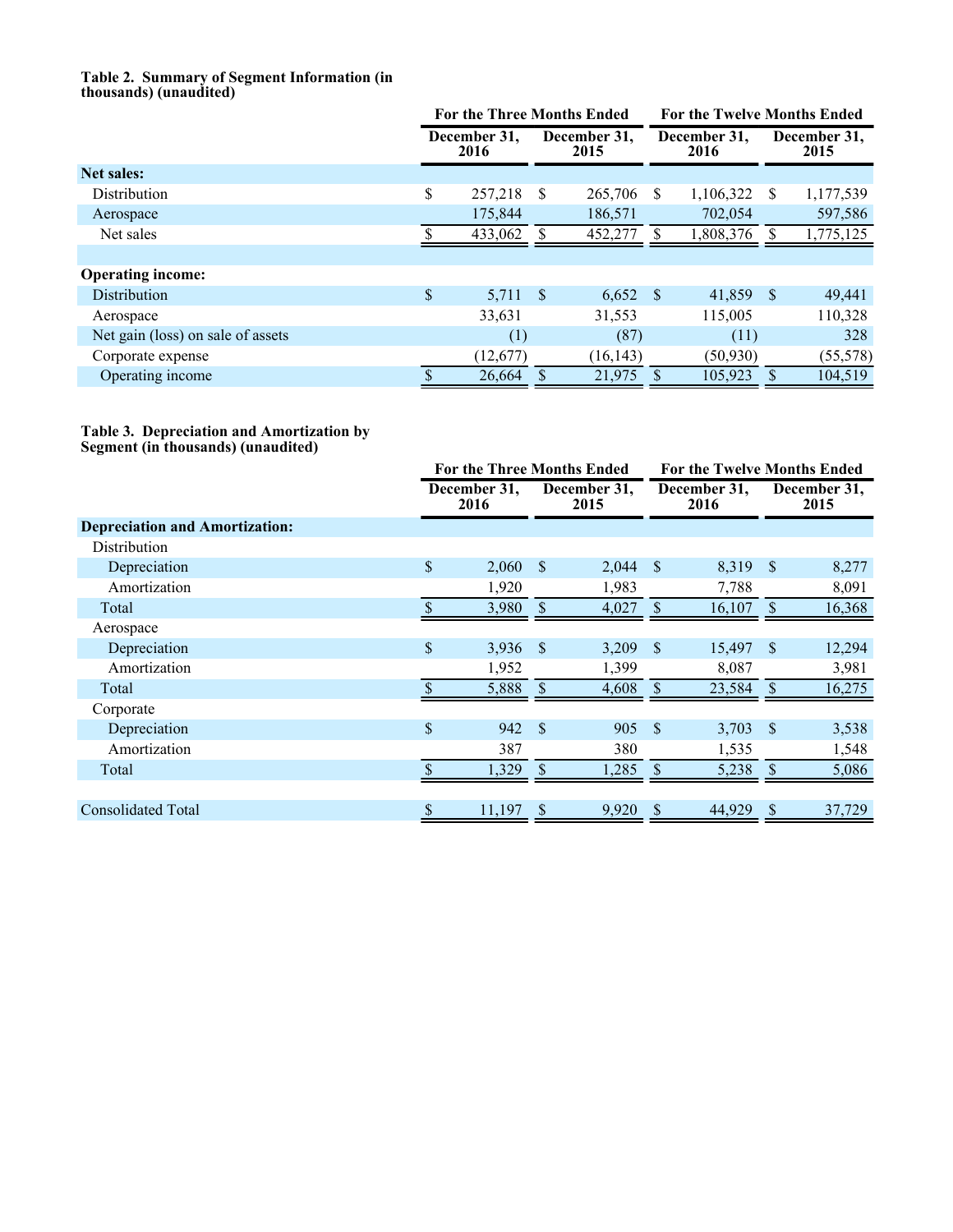## **Non-GAAP Measures Disclosure**

Management believes that the Non-GAAP (Generally Accepted Accounting Principles) financial measures indicated by an asterisk (\*) used in this release or in other disclosures provide important perspectives into the Company's ongoing business performance. The Company does not intend for the information to be considered in isolation or as a substitute for the related GAAP measures. Other companies may define the measures differently. We define the Non-GAAP measures used in this report and other disclosures as follows:

**Organic Sales** - Organic Sales is defined as "Net Sales" less sales derived from acquisitions completed during the preceding twelve months. We believe that this measure provides management and investors with a more complete understanding of underlying operating results and trends of established, ongoing operations by excluding the effect of acquisitions, which can obscure underlying trends. We also believe that presenting Organic Sales separately for our segments provides management and investors with useful information about the trends impacting our segments and enables a more direct comparison to other businesses and companies in similar industries. Management recognizes that the term "Organic Sales" may be interpreted differently by other companies and under different circumstances. No other adjustments were made during the three-month and twelve-month fiscal periods ended December 31, 2016 and December 31, 2015. The following table illustrates the calculation of Organic Sales using the GAAP measure, "Net Sales".

|                         | <b>For the Three Months Ended</b> |         |                      |         | <b>For the Twelve Months Ended</b> |           |    |                      |  |
|-------------------------|-----------------------------------|---------|----------------------|---------|------------------------------------|-----------|----|----------------------|--|
|                         | December 31,<br>2016              |         | December 31,<br>2015 |         | December 31,<br>2016               |           |    | December 31,<br>2015 |  |
| Distribution            |                                   |         |                      |         |                                    |           |    |                      |  |
| Net sales               | \$                                | 257,218 | \$                   | 265,706 | \$                                 | 1,106,322 | \$ | 1,177,539            |  |
| Less: Acquisition Sales |                                   | 490     |                      | 4,905   |                                    | 5,171     |    | 52,798               |  |
| Organic Sales           |                                   | 256,728 | \$                   | 260,801 | \$                                 | 1,101,151 | \$ | 1,124,741            |  |
| Aerospace               |                                   |         |                      |         |                                    |           |    |                      |  |
| Net sales               | \$                                | 175,844 | \$                   | 186,571 | \$                                 | 702,054   | \$ | 597,586              |  |
| Less: Acquisition Sales |                                   | 10,065  |                      | 7,297   |                                    | 63,483    |    | 7,297                |  |
| Organic Sales           |                                   | 165,779 | \$                   | 179,274 | \$                                 | 638,571   | \$ | 590,289              |  |
| Consolidated            |                                   |         |                      |         |                                    |           |    |                      |  |
| Net sales               | \$                                | 433,062 | \$                   | 452,277 | \$                                 | 1,808,376 | \$ | 1,775,125            |  |
| Less: Acquisition Sales |                                   | 10,555  |                      | 12,202  |                                    | 68,654    |    | 60,095               |  |
| Organic Sales           |                                   | 422,507 | \$                   | 440,075 | \$                                 | 1,739,722 | \$ | 1,715,030            |  |

## **Table 4. Organic Sales (in thousands) (unaudited)**

**Organic Sales per Sales Day** - Organic Sales per Sales Day is defined as GAAP "Net sales of the Distribution segment" less sales derived from acquisitions completed during the preceding twelve months divided by the number of Sales Days in a given period. Sales days ("Sales Days") are the days that the Distribution segment's branch locations were open for business and exclude weekends and holidays. Management believes Organic Sales per Sales Day provides an important perspective on how net sales may be impacted by the number of days the segment is open for business and provides a basis for comparing periods in which the number of Sales Days differs.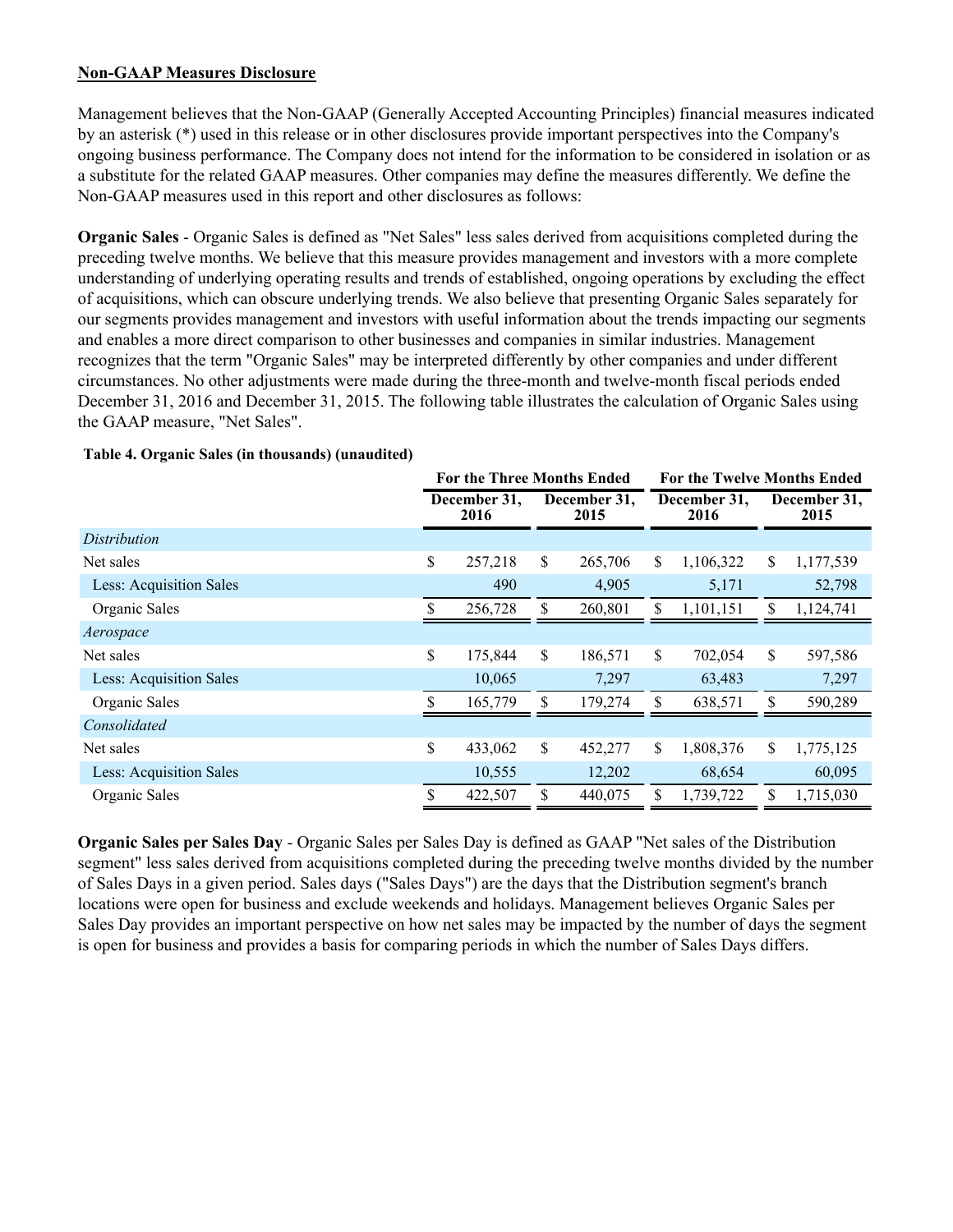The following table illustrates the calculation of Organic Sales per Sales Day using "Net sales: Distribution" from the "Segment and Geographic Information" footnote in the "Notes to Condensed Consolidated Financial Statements" included in the Company's Form 10-K filed with the Securities and Exchange Commission on February 28, 2017. Sales from acquisitions are classified as organic beginning with the thirteenth month following the acquisition. Prior period information is adjusted to reflect acquisition sales for that period as organic sales when calculating the change in Organic Sales per Sales Day.

#### **Table 5. Distribution - Organic Sales Per Sales Day (in thousands, except days) (unaudited)**

|                                                       |             | <b>For the Three Months Ended</b> |                                |                           |                                 |             | <b>For the Twelve Months Ended</b> |    |                      |  |
|-------------------------------------------------------|-------------|-----------------------------------|--------------------------------|---------------------------|---------------------------------|-------------|------------------------------------|----|----------------------|--|
|                                                       |             |                                   | December 31,<br>2016           |                           | December 31,<br>2015            |             | December 31,<br>2016               |    | December 31,<br>2015 |  |
| Current period                                        |             |                                   |                                |                           |                                 |             |                                    |    |                      |  |
| Net sales from continuing operations                  |             | \$                                | 257,218                        | \$                        | 265,706                         | \$          | 1,106,322                          | \$ | 1,177,539            |  |
| Acquisition sales                                     |             |                                   | 490                            |                           | 4,905                           |             | 5,171                              |    | 52,798               |  |
| Organic sales                                         |             | \$                                | 256,728                        | $\mathbf{\hat{S}}$        | 260,801                         | \$          | 1,101,151                          | \$ | 1,124,741            |  |
| <b>Sales Days</b>                                     |             |                                   | 61                             |                           | 60                              |             | 253                                |    | 253                  |  |
| Organic Sales per Sales Day for the<br>current period | a           |                                   | 4,209                          | \$                        | 4,347                           | \$          | 4,352                              | S  | 4,446                |  |
| Prior period                                          |             |                                   |                                |                           |                                 |             |                                    |    |                      |  |
| Net sales from the prior year                         |             | $\mathbf{\hat{S}}$                | 265,706                        | $\boldsymbol{\mathsf{S}}$ | 302,687                         | \$          | 1,177,539                          | \$ | 1,161,992            |  |
| Sales Days from the prior year                        |             |                                   | 60                             |                           | 64                              |             | 253                                |    | 253                  |  |
| Sales per Sales Day from the prior year               | $\mathbf b$ | $\mathsf{\$}$                     | 4,428                          | $\mathbb S$               | 4,729                           | $\sqrt{\ }$ | 4,654                              | \$ | 4,593                |  |
| % change                                              | $(a-b)=b$   |                                   | $(4.9)\%$                      |                           | $(8.1)\%$                       |             | $(6.5)\%$                          |    | $(3.2)\%$            |  |
| <b>Table 6. Distribution - Sales Days</b>             |             |                                   | <b>First</b><br><b>Ouarter</b> |                           | <b>Second</b><br><b>Ouarter</b> |             | <b>Third</b><br><b>Ouarter</b>     |    | Fourth<br>Quarter    |  |
| <b>Distribution Sales Days</b>                        |             |                                   |                                |                           |                                 |             |                                    |    |                      |  |
| 2017 Sales Days by quarter                            |             |                                   | 64                             |                           | 64                              |             | 62                                 |    | 62                   |  |
| 2016 Sales Days by quarter                            |             |                                   | 65                             |                           | 64                              |             | 63                                 |    | 61                   |  |
| 2015 Sales Days by quarter                            |             |                                   | 66                             |                           | 63                              |             | 64                                 |    | 60                   |  |

**Adjusted EBITDA** - Adjusted EBITDA is defined as net earnings before interest, taxes, other expense (income), net, and depreciation and amortization. Adjusted EBITDA differs from net earnings, as calculated in accordance with GAAP, in that it excludes interest expense, net, income tax expense, depreciation and amortization and other expense, net. We have made numerous investments in our business, such as acquisitions and capital expenditures, including facility improvements, new machinery and equipment, improvements to our information technology infrastructure and new ERP systems, which we have adjusted for in Adjusted EBITDA. Adjusted EBITDA also does not give effect to cash used for debt service requirements and thus does not reflect funds available for distributions, reinvestments or other discretionary uses. Management believes Adjusted EBITDA provides an additional perspective on the operating results of the organization and its earnings capacity and helps improve the comparability of our results between periods because it provides a view of our operations that excludes items that management believes are not reflective of operating performance, such as items traditionally removed from net earnings in the calculation of EBITDA as well as Other Expense, net. Adjusted EBITDA is not presented as an alternative measure of operating performance, as determined in accordance with GAAP. No other adjustments were made during the three-month and twelve-month fiscal periods ended December 31, 2016 and December 31, 2015. The following table illustrates the calculation of Adjusted EBITDA using GAAP measures, "Net Earnings", "Interest Expense, net", "Income Tax Expense", "Depreciation and Amortization" and "Other Expense, net".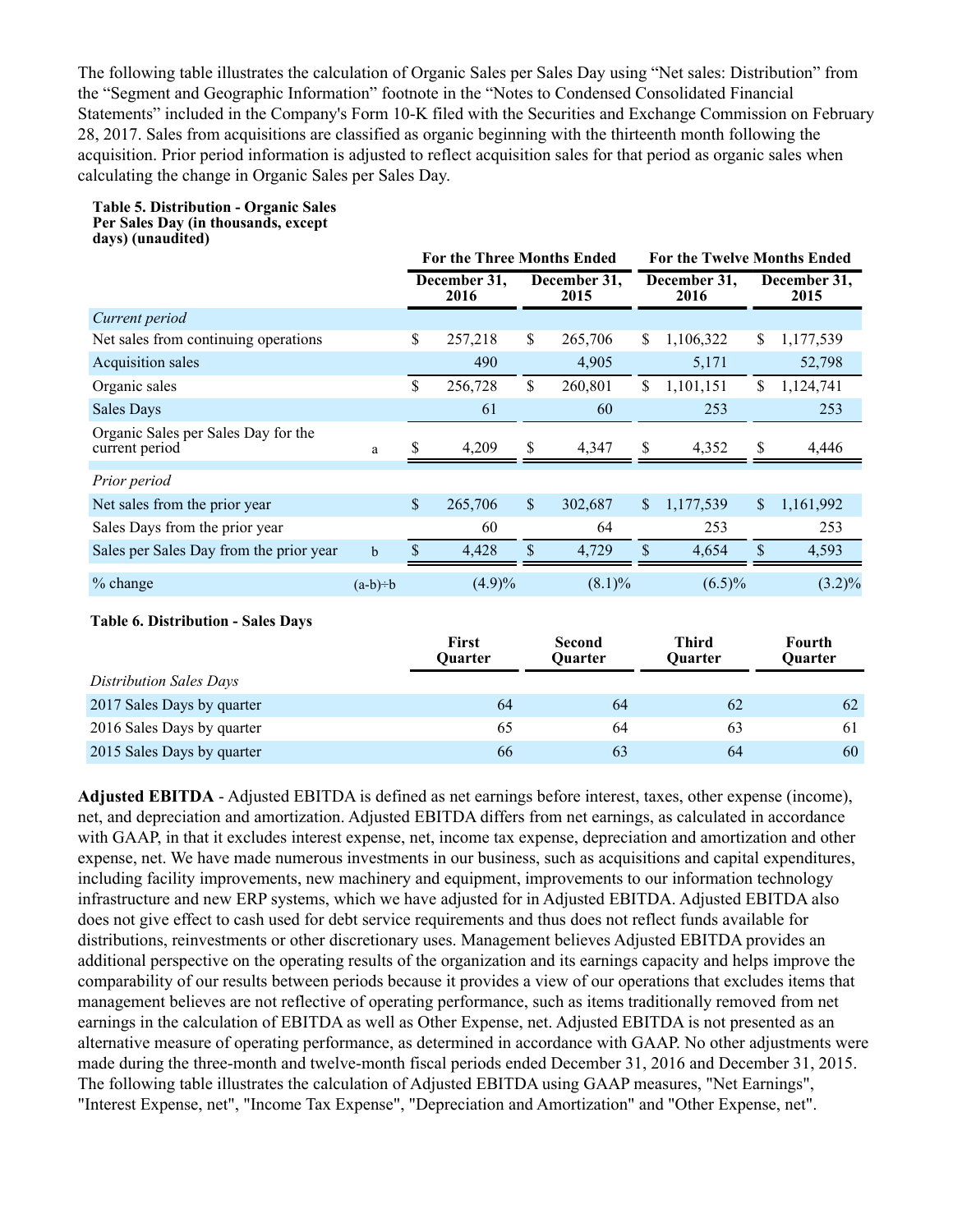#### **Table 7. Adjusted EBITDA (in thousands) (unaudited)**

|                               |               | <b>For the Three Months Ended</b> |               | <b>For the Twelve Months Ended</b> |                           |                      |               |                      |
|-------------------------------|---------------|-----------------------------------|---------------|------------------------------------|---------------------------|----------------------|---------------|----------------------|
|                               |               | December 31,<br>2016              |               | December 31,<br>2015               |                           | December 31,<br>2016 |               | December 31,<br>2015 |
| <b>Adjusted EBITDA</b>        |               |                                   |               |                                    |                           |                      |               |                      |
| <b>Consolidated Results</b>   |               |                                   |               |                                    |                           |                      |               |                      |
| <b>Sales</b>                  | $\mathsf{\$}$ | 433,062                           | $\mathbb{S}$  | 452,277                            | \$                        | 1,808,376            | $\mathbb{S}$  | 1,775,125            |
|                               |               |                                   |               |                                    |                           |                      |               |                      |
| Net earnings                  | \$            | 15,127                            | $\mathbb{S}$  | 8,774                              | $\mathcal{S}$             | 58,854               | $\mathbb{S}$  | 60,438               |
|                               |               |                                   |               |                                    |                           |                      |               |                      |
| Interest expense, net         | \$            | 3,787                             | $\mathbb{S}$  | 3,387                              | $\boldsymbol{\mathsf{S}}$ | 15,747               | $\mathbb{S}$  | 13,144               |
| Income tax expense            |               | 7,521                             |               | 6,548                              |                           | 30,850               |               | 27,551               |
| Other expense, net            |               | 229                               |               | 3,266                              |                           | 472                  |               | 3,386                |
| Depreciation and amortization |               | 11,197                            |               | 9,920                              |                           | 44,929               |               | 37,729               |
| Adjustments                   | $\mathbf{\$}$ | 22,734                            | \$            | 23,121                             | $\mathcal{S}$             | 91,998               | $\mathsf{\$}$ | 81,810               |
|                               |               |                                   |               |                                    |                           |                      |               |                      |
| <b>Adjusted EBITDA</b>        | $\mathcal{S}$ | 37,861                            | $\mathcal{S}$ | 31,895                             | \$                        | 150,852              | $\mathsf{\$}$ | 142,248              |
| Adjusted EBITDA margin        |               | 8.7%                              |               | 7.1%                               |                           | 8.3%                 |               | $8.0\%$              |

Free Cash Flow - Free Cash Flow is defined as GAAP "Net cash provided by (used in) operating activities" in a period less "Expenditures for property, plant & equipment" in the same period. Management believes Free Cash Flow provides an important perspective on our ability to generate cash from our business operations and, as such, that it is an important financial measure for use in evaluating the Company's financial performance. Free Cash Flow should not be viewed as representing the residual cash flow available for discretionary expenditures such as dividends to shareholders or acquisitions, as it may exclude certain mandatory expenditures such as repayment of maturing debt and other contractual obligations. Management uses Free Cash Flow internally to assess overall liquidity. The following table illustrates the calculation of Free Cash Flow using "Net cash provided by operating activities" and "Expenditures for property, plant & equipment", GAAP measures from the Condensed Consolidated Statements of Cash Flows included in this release.

## **Table 8. Free Cash Flow (in thousands) (unaudited)**

|                                                |                      | For the Twelve<br><b>Months Ended</b> |   | For the Nine<br><b>Months Ended</b> | For the Three<br><b>Months Ended</b> |
|------------------------------------------------|----------------------|---------------------------------------|---|-------------------------------------|--------------------------------------|
|                                                | December 31,<br>2016 |                                       |   |                                     | December 31,<br>2016                 |
| Net cash provided by operating activities      |                      | 107.707                               |   | 70.016                              | 37,691                               |
| Expenditures for property, plant $&$ equipment |                      | (29,777)                              |   | (23,926)                            | (5, 851)                             |
| Free Cash Flow                                 |                      | 77.930                                | S | 46,090                              | 31,840                               |

| Table 9. Free Cash Flow - 2017 Outlook (in millions) |   | 2017 Outlook         |    |        |
|------------------------------------------------------|---|----------------------|----|--------|
| Free Cash Flow:                                      |   |                      |    |        |
| Net cash provided by operating activities            | S | 105.0 to $\text{\$}$ |    | 135.0  |
| Less: Expenditures for property, plant and equipment |   | $(35.0)$ to          |    | (35.0) |
| Free Cash Flow                                       |   | 70 O                 | to | 100.0  |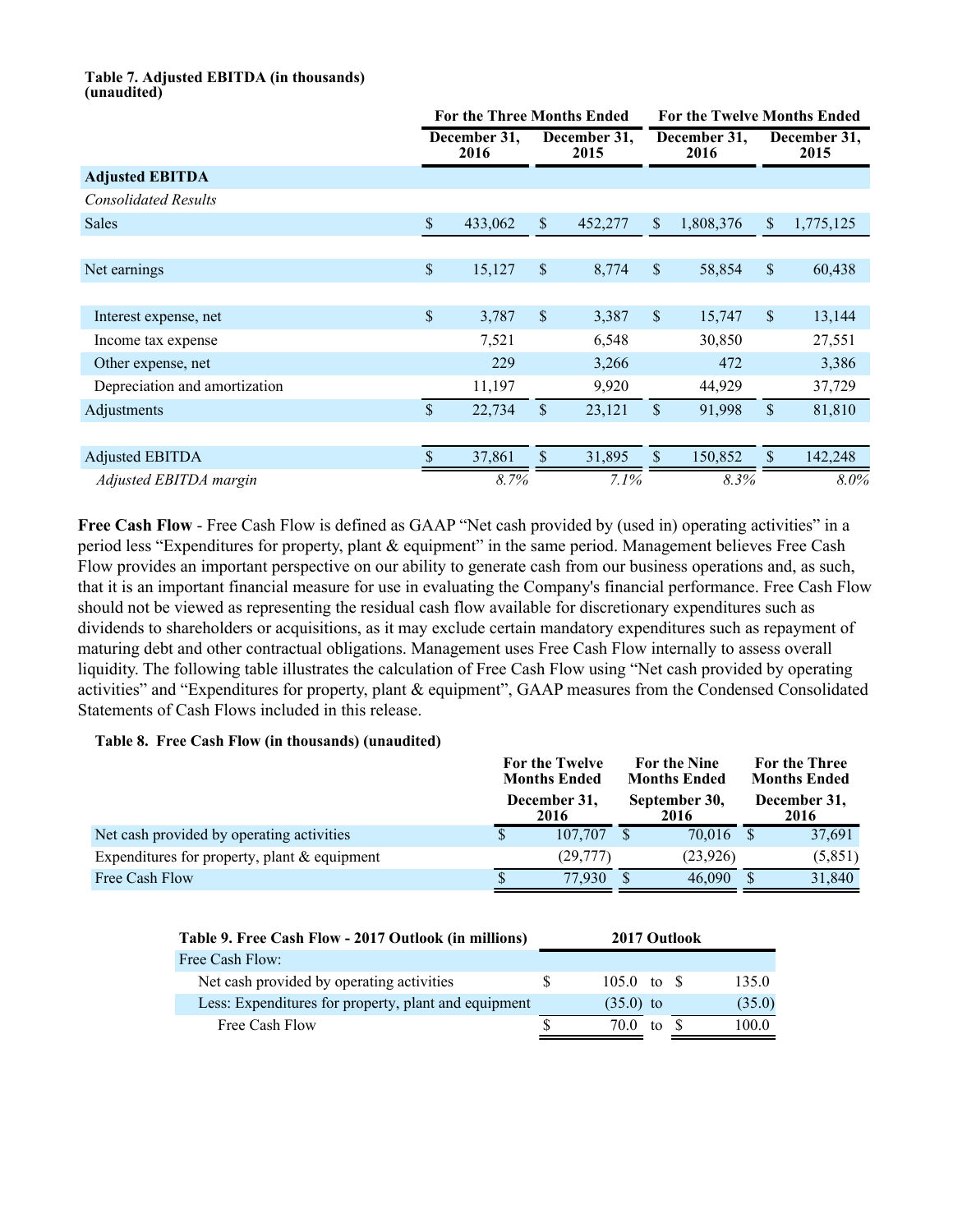**Debt to Capitalization Ratio** - Debt to Capitalization Ratio is calculated by dividing debt by capitalization. Debt is defined as GAAP "Current portion of long-term debt" plus "Long-term debt, excluding current portion". Capitalization is defined as Debt plus GAAP "Total shareholders' equity" and "Temporary equity". Management believes that Debt to Capitalization Ratio is a measurement of financial leverage and provides an insight into the financial structure of the Company and its financial strength. The following table illustrates the calculation of Debt to Capitalization Ratio using GAAP measures from the Condensed Consolidated Balance Sheets included in this release.

|                                           |   | December 31,<br>2016 |    | December 31,<br>2015 |
|-------------------------------------------|---|----------------------|----|----------------------|
| Current portion of long-term debt         | S | 119,548              | S  | 5,000                |
| Long-term debt, excluding current portion |   | 296,598              |    | 434,227              |
| Debt                                      | S | 416,146              | S  | 439,227              |
| Temporary equity, convertible notes       |   | 1,797                |    |                      |
| Total shareholders' equity                |   | 565,787              |    | 543,077              |
| Capitalization                            | ९ | 983,730              | .Ъ | 982,304              |
| Debt to Capitalization Ratio              |   | 42.3%                |    | 44.7%                |

### **Table 10. Debt to Capitalization Ratio (in thousands) (unaudited)**

**Adjusted Net Earnings and Adjusted Diluted Earnings Per Share** - Adjusted Net Earnings and Adjusted Diluted Earnings per Share are defined as GAAP "Net earnings" and "Diluted earnings per share", less items that are not indicative of the operating performance of the business for the periods presented. These items are included in the reconciliation below. Management uses Adjusted Net Earnings and Adjusted Diluted Earnings per Share to evaluate performance period over period, to analyze the underlying trends in our business and to assess its performance relative to its competitors. We believe that this information is useful for investors and financial institutions seeking to analyze and compare companies on the basis of operating performance.

The following table illustrates the calculation of Adjusted Net Earnings and Adjusted Diluted Earnings per Share using "Net earnings" and "Diluted earnings per share" from the "Condensed Consolidated Statements of Operations" included in the Company's Form 10-K filed with the Securities and Exchange Commission on February 28, 2017.

## **Table 11. Adjusted Net Earnings and Adjusted Diluted Earnings per Share (In thousands except per share amounts) (unaudited)**

|                                                                           | <b>For the Three Months Ended</b> |                      |                      |        |                      | <b>For the Twelve Months Ended</b> |              |                      |  |
|---------------------------------------------------------------------------|-----------------------------------|----------------------|----------------------|--------|----------------------|------------------------------------|--------------|----------------------|--|
|                                                                           |                                   | December 31,<br>2016 | December 31,<br>2015 |        | December 31,<br>2016 |                                    |              | December 31,<br>2015 |  |
| Adjustments to Net Earnings, pre tax                                      |                                   |                      |                      |        |                      |                                    |              |                      |  |
| Acquisition transaction and integration costs                             | \$                                | 295S                 |                      | 3,743  | -S                   | 5,145                              | <sup>S</sup> | 4,180                |  |
| CAS 413 Pension Closeout                                                  |                                   | 333                  |                      |        |                      | 333                                |              |                      |  |
| Acquisition inventory cost                                                |                                   |                      |                      | 508    |                      |                                    |              | 508                  |  |
| Aerospace resolution of claims                                            |                                   |                      |                      | 4,000  |                      |                                    |              | 4,000                |  |
| Recognition of tax benefit from tax law changes                           |                                   |                      |                      | 2,113  |                      |                                    |              | (2,289)              |  |
| Foreign currency transactions expenses associated<br>with purchase of GRW |                                   |                      |                      | 3,002  |                      |                                    |              | 3,002                |  |
| Restructuring and severance costs at Distribution                         |                                   | 341                  |                      | 1,496  |                      | 1,032                              |              | 2,344                |  |
| Adjustments, pre tax                                                      |                                   | 969                  |                      | 14,862 |                      | 6,510                              |              | 11,745               |  |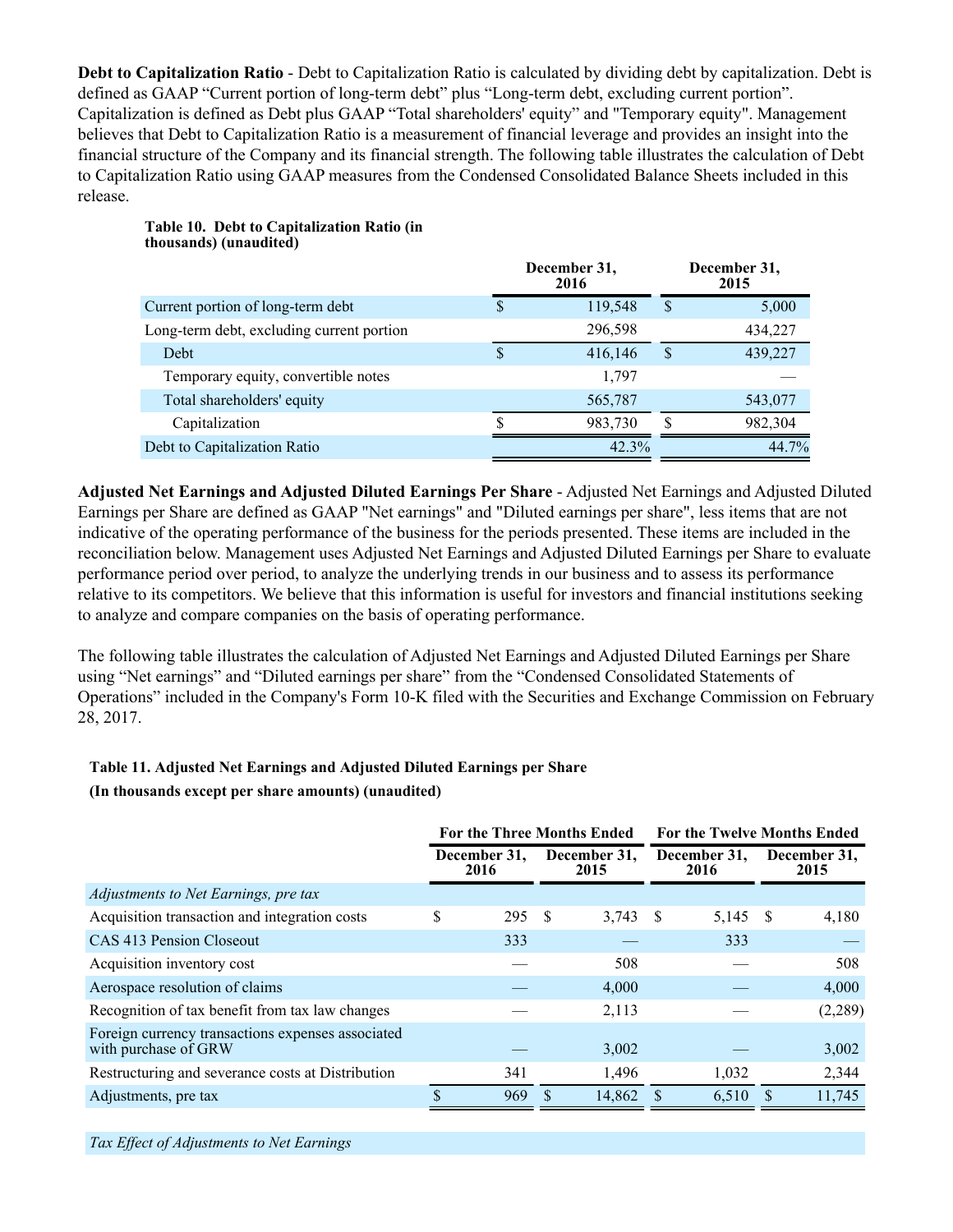| Acquisition transaction and integration costs                             | \$           | 103    | $\mathcal{S}$ | 1,310  | $\mathcal{S}$ | 1,801  | \$          | 1,463    |
|---------------------------------------------------------------------------|--------------|--------|---------------|--------|---------------|--------|-------------|----------|
| CAS 413 Pension Closeout                                                  |              | 117    |               |        |               | 117    |             |          |
| Acquisition inventory cost                                                |              |        |               | 178    |               |        |             | 178      |
| Aerospace resolution of claims                                            |              |        |               | 1,400  |               |        |             | 1,400    |
| Recognition of tax benefit from tax law changes                           |              |        |               |        |               |        |             |          |
| Foreign currency transactions expenses associated<br>with purchase of GRW |              |        |               | 1,057  |               |        |             | 1,057    |
| Restructuring and severance costs at Distribution                         |              | 119    |               | 524    |               | 361    |             | 779      |
| Tax effect of Adjustments                                                 | $\mathbb S$  | 339    | $\mathcal{S}$ | 4,469  | $\mathcal{S}$ | 2,279  | $\mathbb S$ | 4,877    |
|                                                                           |              |        |               |        |               |        |             |          |
| Adjustments to Net Earnings, net of tax                                   |              |        |               |        |               |        |             |          |
| GAAP Net earnings, as reported                                            | $\mathbb{S}$ | 15,127 | \$            | 8,774  | \$            | 58,854 | \$          | 60,438   |
| Acquisition transaction and integration costs                             |              | 192    |               | 2,433  |               | 3,344  |             | 2,717    |
| CAS 413 Pension Closeout                                                  |              | 216    |               |        |               | 216    |             |          |
| Acquisition inventory cost                                                |              |        |               | 330    |               |        |             | 330      |
| Aerospace resolution of claims                                            |              |        |               | 2,600  |               |        |             | 2,600    |
| Recognition of tax benefit from tax law changes                           |              |        |               | 2,113  |               |        |             | (2, 289) |
| Foreign currency transactions expenses associated<br>with purchase of GRW |              |        |               | 1,945  |               |        |             | 1,945    |
| Restructuring and severance costs at Distribution                         |              | 222    |               | 972    |               | 671    |             | 1,565    |
| <b>Adjusted Net Earnings</b>                                              | $\mathbb S$  | 15,757 | $\mathbb{S}$  | 19,167 | \$            | 63,085 | \$          | 67,306   |
|                                                                           |              |        |               |        |               |        |             |          |
| Calculation of Adjusted Diluted Earnings per Share                        |              |        |               |        |               |        |             |          |
| GAAP diluted earnings per share                                           | $\sqrt{\ }$  | 0.53   | \$            | 0.32   | \$            | 2.10   | \$          | 2.17     |
| Acquisition transaction and integration costs                             |              | 0.01   |               | 0.09   |               | 0.12   |             | 0.10     |
| CAS 413 Pension Closeout                                                  |              | 0.01   |               |        |               | 0.01   |             |          |
| Acquisition inventory cost                                                |              |        |               | 0.01   |               |        |             | 0.01     |
| Aerospace resolution of claims                                            |              |        |               | 0.09   |               |        |             | 0.09     |
| Recognition of tax benefit from tax law changes                           |              |        |               | 0.08   |               |        |             | (0.08)   |
| Foreign currency transactions expenses associated<br>with purchase of GRW |              |        |               | 0.07   |               |        |             | 0.07     |
| Restructuring and severance costs at Distribution                         |              | 0.01   |               | 0.03   |               | 0.02   |             | 0.06     |
| Adjusted Diluted Earnings per Share                                       | $\mathbb S$  | 0.56   | $\mathbb{S}$  | 0.69   | $\mathcal{S}$ | 2.25   | $\mathbb S$ | 2.42     |
|                                                                           |              |        |               |        |               |        |             |          |
| Diluted weighted average shares outstanding                               |              | 28,460 |               | 27,725 |               | 28,072 |             | 27,868   |

**Adjusted Net Sales and Adjusted Operating Income** - Adjusted Net Sales is defined as net sales, less items not indicative of normal sales, such as revenue recorded related to the settlement of claims. Adjusted Operating Income is defined as operating income, less items that are not indicative of the operating performance of the Company's segments or corporate function for the period presented. These items are included in the reconciliation below. Management uses Adjusted Net Sales and Adjusted Operating Income to evaluate performance period over period, to analyze underlying trends in our segments and corporate function and to assess their performance relative to their competitors. We believe that this information is useful for investors and financial institutions seeking to analyze and compare companies on the basis of operating performance.

The following table illustrates the calculation of Adjusted Operating Income using information found in Note 19, Segment and Geographic Information, to the Condensed Consolidated Financial Statements included in the Company's Form 10-K filed with the Securities and Exchange Commission on February 28, 2017.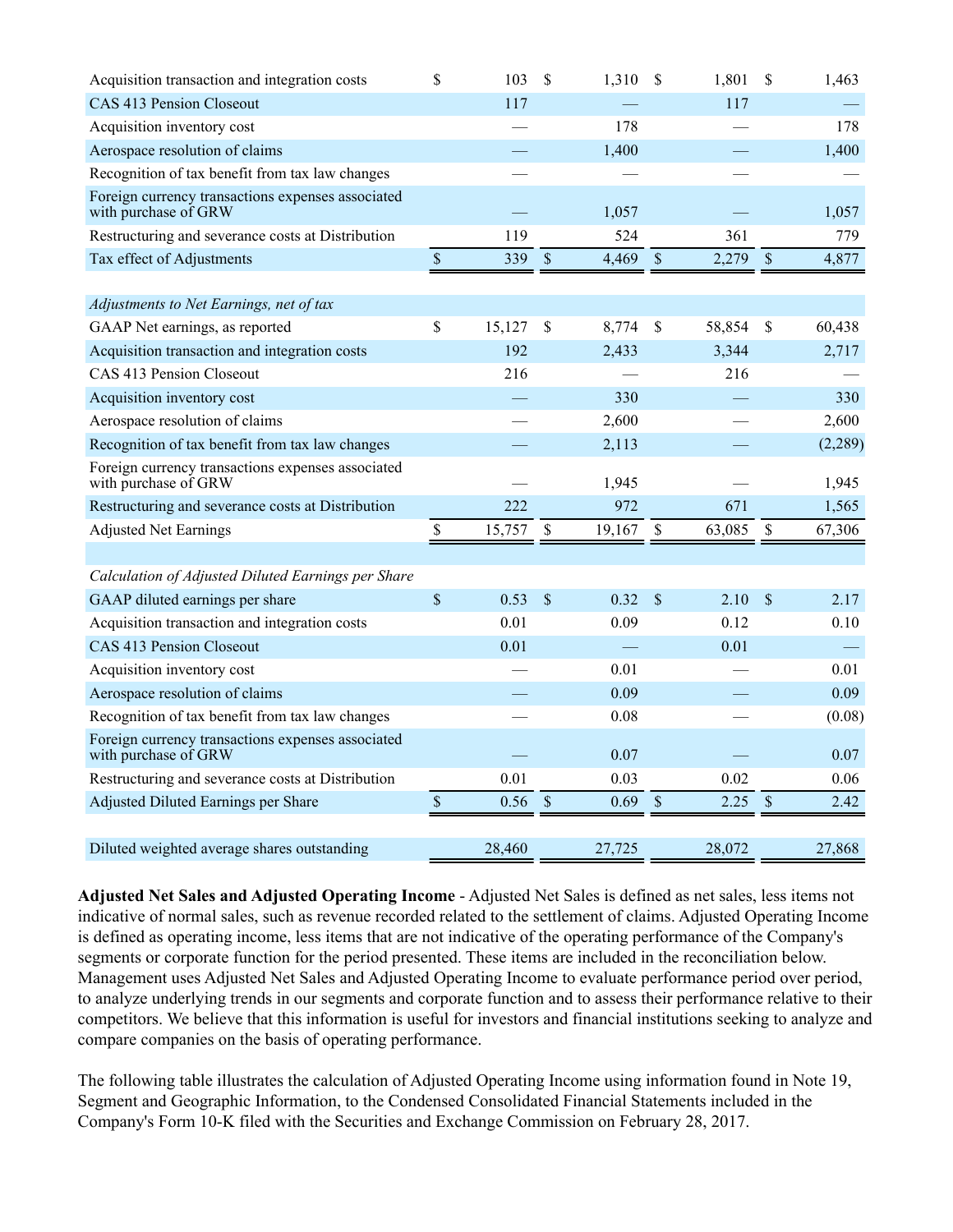## **Table 12. Adjusted Net Sales and Adjusted Operating Income (In thousands) (unaudited)**

|                                                         | For the Three Months Ended |                      |                           |                      |                           | <b>For the Twelve Months Ended</b> |                           |                      |
|---------------------------------------------------------|----------------------------|----------------------|---------------------------|----------------------|---------------------------|------------------------------------|---------------------------|----------------------|
|                                                         |                            | December 31,<br>2016 |                           | December 31,<br>2015 |                           | December 31,<br>2016               |                           | December 31,<br>2015 |
| <b>DISTRIBUTION SEGMENT OPERATING</b><br><b>INCOME:</b> |                            |                      |                           |                      |                           |                                    |                           |                      |
| Net Sales                                               | \$                         | 257,218              | \$                        | 265,706              | \$                        | 1,106,322                          | \$                        | 1,177,539            |
| GAAP Operating income - Distribution segment            | \$                         | 5,711                | \$                        | 6,652                | \$                        | 41,859                             | \$                        | 49,441               |
| % of GAAP net sales                                     |                            | 2.2%                 |                           | 2.5%                 |                           | 3.8%                               |                           | 4.2%                 |
| Restructuring and severance costs at Distribution       |                            | 341                  |                           | 1,496                |                           | 1,032                              |                           | 2,344                |
| Adjusted Operating Income - Distribution segment        | $\mathbb S$                | 6,052                | $\mathbb S$               | 8,148                | $\$$                      | 42,891                             | $\boldsymbol{\mathsf{S}}$ | 51,785               |
| % of net sales                                          |                            | 2.4%                 |                           | 3.1%                 |                           | 3.9%                               |                           | 4.4%                 |
|                                                         |                            |                      |                           |                      |                           |                                    |                           |                      |
| <b>AEROSPACE SEGMENT OPERATING</b><br><b>INCOME:</b>    |                            |                      |                           |                      |                           |                                    |                           |                      |
| <b>Net Sales</b>                                        | $\mathsf{\$}$              | 175,844              | \$                        | 186,571              | $\boldsymbol{\mathsf{S}}$ | 702,054                            | \$                        | 597,586              |
| Less: Settlement of Bell Matter                         |                            |                      |                           |                      |                           | 4,300                              |                           |                      |
| <b>Adjusted Net Sales</b>                               | $\mathsf{\$}$              | 175,844              | \$                        | 186,571              | $\sqrt{\ }$               | 697,754                            | $\boldsymbol{\mathsf{S}}$ | 597,586              |
| GAAP Operating income - Aerospace segment               | \$                         | 33,631               | \$                        | 31,553               | \$                        | 115,005                            | \$                        | 110,328              |
| % of GAAP net sales                                     |                            | 19.1%                |                           | 16.9%                |                           | 16.4%                              |                           | 18.5%                |
| Acquisition inventory step-up                           |                            |                      |                           | 508                  |                           |                                    |                           | 508                  |
| Acquisition transaction and integration costs           |                            | 295                  |                           | 198                  |                           | 5,145                              |                           | 198                  |
| Resolution of Aerospace contract claims                 |                            |                      |                           | 4,000                |                           |                                    |                           | 4,000                |
| Adjusted Operating Income - Aerospace segment           | $\mathsf{\$}$              | 33,926               | $\boldsymbol{\mathsf{S}}$ | 36,259               | $\sqrt{\ }$               | 120,150                            | $\mathsf{\$}$             | 115,034              |
| % of net sales                                          |                            | 19.3%                |                           | 19.4%                |                           | 17.1%                              |                           | 19.2%                |
| % of adjusted net sales                                 |                            | 19.3%                |                           | 19.4%                |                           | 17.2%                              |                           | 19.2%                |
|                                                         |                            |                      |                           |                      |                           |                                    |                           |                      |
| <b>CORPORATE EXPENSE:</b>                               |                            |                      |                           |                      |                           |                                    |                           |                      |
| Corporate Expense                                       | \$                         | (12,677)             | \$                        | (16, 143)            | \$                        | (50, 930)                          | \$                        | (55, 578)            |
| Acquisition costs for GRW and EXTEX                     |                            |                      |                           | 3,545                |                           |                                    |                           | 3,982                |
| CAS 413 Pension Closeout                                |                            | 333                  |                           |                      |                           | 333                                |                           |                      |
| Non-GAAP Adjusted Corporate Expense                     | \$                         | (12, 344)            | $\boldsymbol{\mathsf{S}}$ | (12, 598)            | \$                        | (50, 597)                          | \$                        | (51, 596)            |
|                                                         |                            |                      |                           |                      |                           |                                    |                           |                      |
| <b>CONSOLIDATED OPERATING INCOME:</b>                   |                            |                      |                           |                      |                           |                                    |                           |                      |
| Net Sales                                               | \$                         | 433,062              | \$                        | 452,277              | \$                        | 1,808,376                          | \$                        | 1,775,125            |
| Less: Settlement of Bell Matter                         |                            |                      |                           |                      |                           | 4,300                              |                           |                      |
| <b>Adjusted Net Sales</b>                               | \$                         | 433,062              | $\mathbb S$               | 452,277              | \$                        | 1,804,076                          | \$                        | 1,775,125            |
| GAAP - Operating income                                 | $\mathsf{\$}$              | 26,664               | $\mathbb S$               | 21,975               | $\mathsf{\$}$             | 105,923                            | $\mathsf{\$}$             | 104,519              |
| % of GAAP net sales                                     |                            | 6.2%                 |                           | 4.9%                 |                           | 5.9%                               |                           | 5.9%                 |
| Acquisition inventory step-up                           |                            |                      |                           | 508                  |                           |                                    |                           | 508                  |
| CAS 413 Pension Closeout                                |                            | 333                  |                           |                      |                           | 333                                |                           |                      |
| Acquisition transaction and integration costs           |                            | 295                  |                           | 3,743                |                           | 5,145                              |                           | 4,180                |
| Restructuring and severance costs at Distribution       |                            | 341                  |                           | 1,496                |                           | 1,032                              |                           | 2,344                |
| Resolution of Aerospace contract claims                 |                            |                      |                           | 4,000                |                           |                                    |                           | 4,000                |
| <b>Adjusted Operating Income</b>                        | -S                         | 27,633               | \$                        | 31,722               | \$                        | 112,433                            | $\mathcal{S}$             | 115,551              |
| % of net sales                                          |                            | 6.4%                 |                           | 7.0%                 |                           | 6.2%                               |                           | 6.5%                 |
| % of adjusted net sales                                 |                            | 6.4%                 |                           | 7.0%                 |                           | 6.2%                               |                           | 6.5%                 |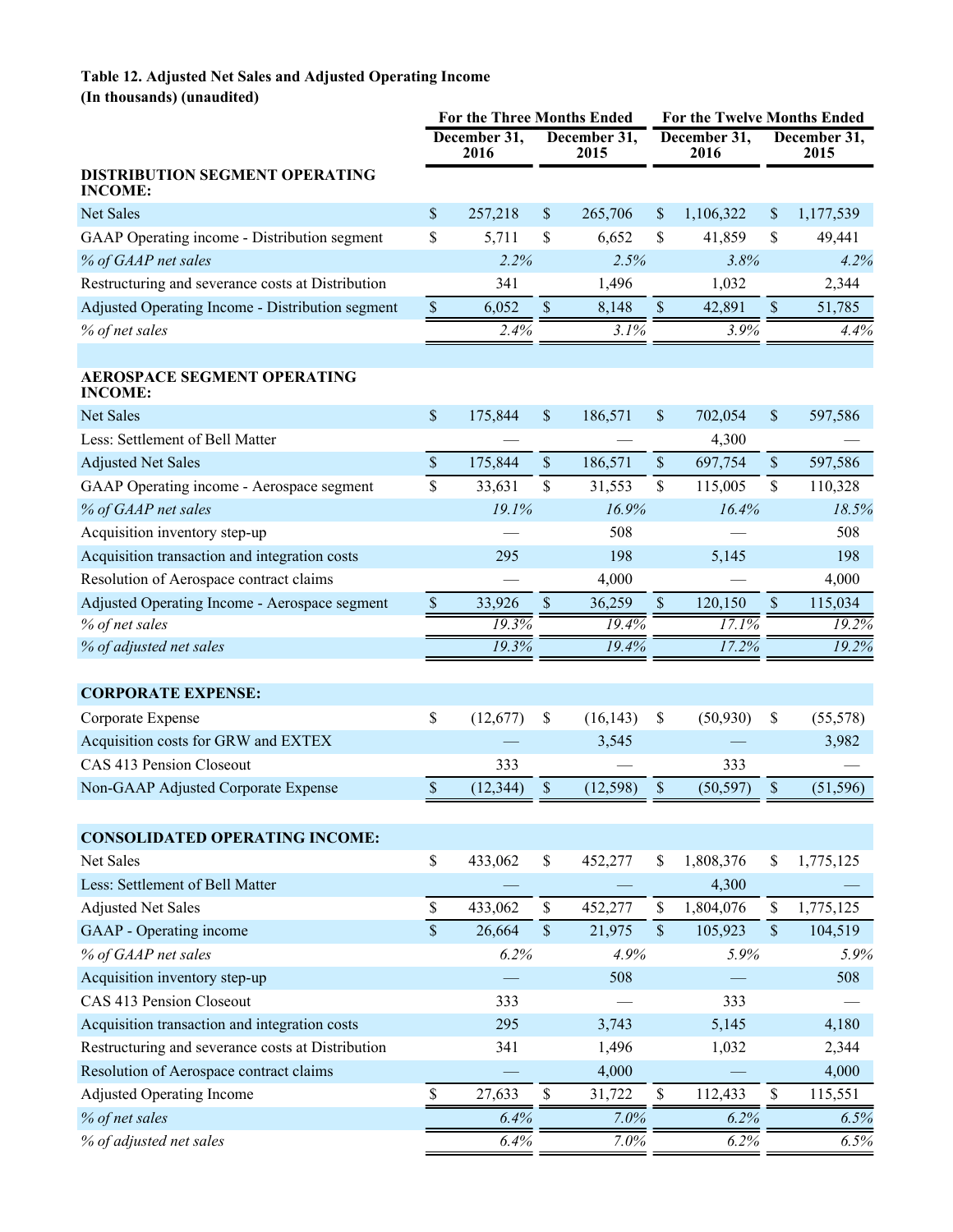#### **FORWARD-LOOKING STATEMENTS**

This release contains "forward-looking statements" within the meaning of the safe harbor provisions of the U.S. Private Securities Litigation Reform Act of 1995. Forward-looking statements also may be included in other publicly available documents issued by the Company and in oral statements made by our officers and representatives from time to time. These forward-looking statements are intended to provide management's current expectations or plans for our future operating and financial performance, based on assumptions currently believed to be valid. They can be identified by the use of words such as "anticipate," "intend," "plan," "goal," "seek," "believe," "project," "estimate," "expect," "strategy," "future," "likely," "may," "should," "would," "could," "will" and other words of similar meaning in connection with a discussion of future operating or financial performance. Examples of forward looking statements include, among others, statements relating to future sales, earnings, cash flows, results of operations, uses of cash and other measures of financial performance.

*Because forward-looking statements relate to the future, they are subject to inherent risks, uncertainties and other factors that may cause the Company's actual results and financial condition to differ materially from those expressed or implied in the forward-looking statements. Such risks, uncertainties and other factors include, among others: (i) changes in domestic and foreign economic and competitive conditions in markets served by the Company, particularly the defense, commercial aviation and industrial production markets; (ii) changes in government and customer priorities and requirements (including cost-cutting initiatives, government and customer shut-downs, the potential deferral of awards, terminations or reductions of expenditures to respond to the priorities of Congress and the Administration, or budgetary cuts resulting from Congressional actions or automatic sequestration); (iii) changes in geopolitical conditions in countries where the Company does or intends to do business; (iv) the successful conclusion of competitions for government programs (including new, follow-on and successor programs) and thereafter successful contract negotiations with government authorities (both foreign and domestic) for the terms and conditions of the programs; (v) the existence of standard government contract provisions permitting renegotiation of terms and termination for the convenience of the government; (vi) the successful resolution of government inquiries or investigations relating to our businesses and programs; (vii) risks and uncertainties associated with the successful implementation and ramp up of significant new programs, including the ability to manufacture the products to the detailed specifications required and recover start-up costs and other investments in the programs; (viii) potential difficulties associated with variable acceptance test results, given sensitive production materials and extreme test parameters; (ix) the receipt and successful execution of production orders under the Company's existing U.S. government JPF contract, including the exercise of all contract options and receipt of orders from allied militaries, but excluding any next generation programmable fuze programs, as all have been assumed in connection with goodwill impairment evaluations; (x) the continued support of the existing K-MAX® helicopter fleet, including sale of existing K-MAX® spare parts inventory and the receipt of orders for new aircraft sufficient to recover our investment in the restart of the K-MAX® production line; (xi) the accuracy of current cost estimates associated with environmental remediation activities; (xii) the profitable integration of acquired businesses into the Company's operations; (xiii) the ability to implement our ERP systems in a cost-effective and efficient manner, limiting disruption to our business, and allowing us to capture their planned benefits while maintaining an adequate internal control environment; (xiv) changes in supplier sales or vendor incentive policies; (xv) the effects of price increases or decreases; (xvi) the effects of pension regulations, pension plan assumptions, pension plan asset performance, future contributions and the pension freeze, including the ultimate determination of the U.S. Government's share of any pension curtailment adjustment calculated in accordance with CAS 413; (xvii) future levels of indebtedness and capital expenditures; (xviii) the continued availability of raw materials and other commodities in adequate supplies and the effect of increased costs for such items; (xix) the effects of currency exchange rates and foreign competition on future operations; (xx) changes in laws and regulations, taxes, interest rates, inflation rates and general business conditions; (xxi) the effects, if any, of the United Kingdom's exit from the European Union; (xxii) future repurchases and/or issuances of common stock; (xxiii) the incurrence of unanticipated restructuring costs or the failure to realize anticipated savings or benefits from past or future expense reduction actions; and (xxiv) other risks and uncertainties set forth herein and in our 2016 Form 10-K.*

Any forward-looking information provided in this release should be considered with these factors in mind. We assume no obligation to update any forward-looking statements contained in this report.

Contact: Eric Remington V.P., Investor Relations (860) 243-6334 Eric.Remington@kaman.com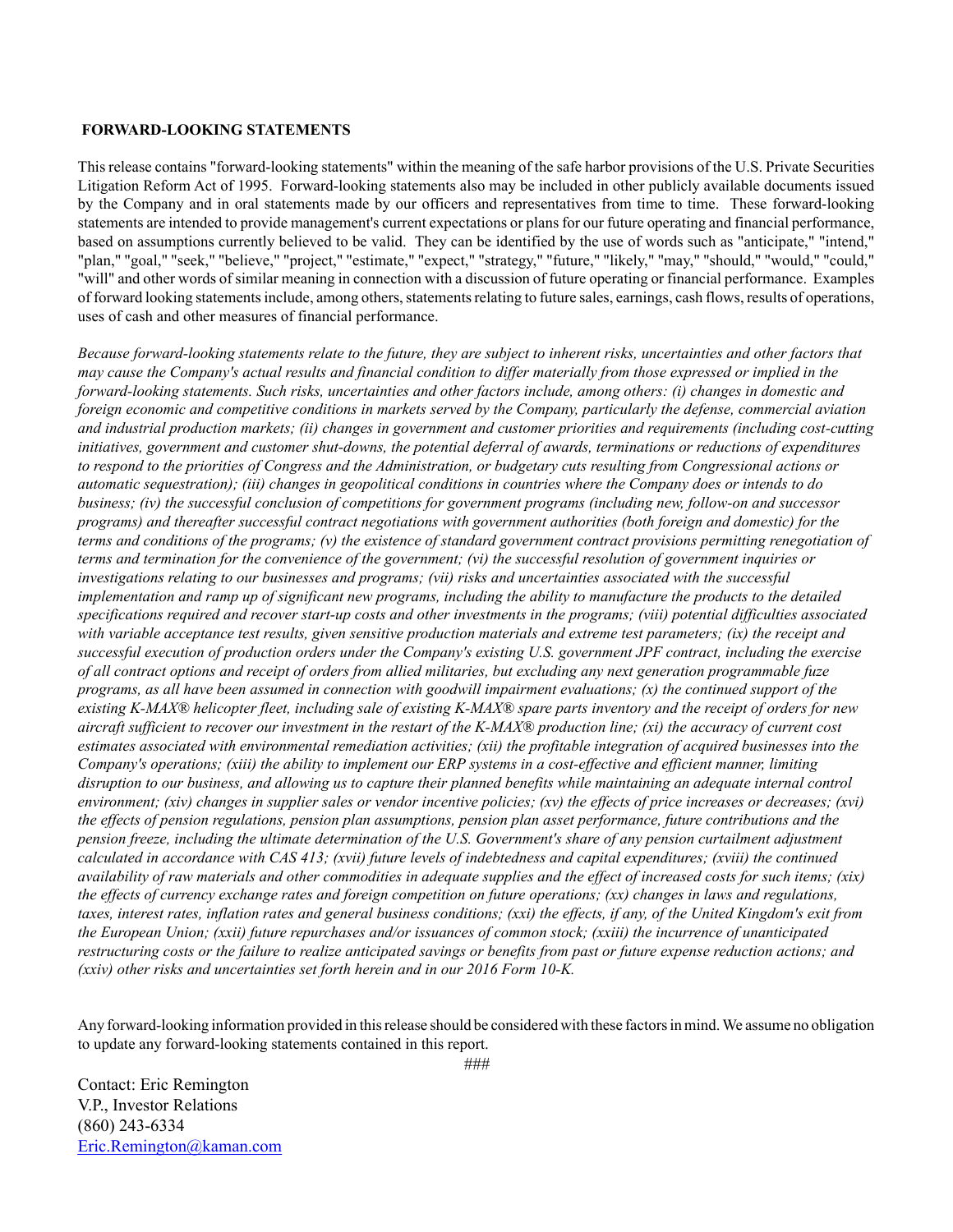# **KAMAN CORPORATION AND SUBSIDIARIES Condensed Consolidated Statements of Operations**

*(In thousands, except per share amounts) (unaudited)*

|                                              | <b>For the Three Months Ended</b> |                      |               |                      | For the Twelve Months Ended |                      |                         |                      |
|----------------------------------------------|-----------------------------------|----------------------|---------------|----------------------|-----------------------------|----------------------|-------------------------|----------------------|
|                                              |                                   | December 31,<br>2016 |               | December 31,<br>2015 |                             | December 31,<br>2016 |                         | December 31,<br>2015 |
| Net sales                                    | \$                                | 433,062              | $\mathcal{S}$ | 452,277              | $\mathbb{S}$                | 1,808,376            | $\overline{\mathbb{S}}$ | 1,775,125            |
| Cost of sales                                |                                   | 297,656              |               | 324,832              |                             | 1,259,284            |                         | 1,257,891            |
| Gross profit                                 |                                   | 135,406              |               | 127,445              |                             | 549,092              |                         | 517,234              |
| Selling, general and administrative expenses |                                   | 108,741              |               | 105,383              |                             | 443,158              |                         | 413,043              |
| Net loss (gain) on sale of assets            |                                   |                      |               | 87                   |                             | 11                   |                         | (328)                |
| Operating income                             |                                   | 26,664               |               | 21,975               |                             | 105,923              |                         | 104,519              |
| Interest expense, net                        |                                   | 3,787                |               | 3,387                |                             | 15,747               |                         | 13,144               |
| Other expense, net                           |                                   | 229                  |               | 3,266                |                             | 472                  |                         | 3,386                |
| Earnings before income taxes                 |                                   | 22,648               |               | 15,322               |                             | 89,704               |                         | 87,989               |
| Income tax expense                           |                                   | 7,521                |               | 6,548                |                             | 30,850               |                         | 27,551               |
| Net earnings                                 | \$                                | 15,127               | -S            | 8,774                | - \$                        | 58,854               | -S                      | 60,438               |
|                                              |                                   |                      |               |                      |                             |                      |                         |                      |
| Earnings per share:                          |                                   |                      |               |                      |                             |                      |                         |                      |
| Basic earnings per share                     | \$                                | 0.56                 | \$            | 0.32                 | \$                          | 2.17                 | \$                      | 2.22                 |
| Diluted earnings per share                   | $\mathbb{S}$                      | 0.53                 | <sup>\$</sup> | 0.32                 | <sup>\$</sup>               | 2.10                 | <sup>\$</sup>           | 2.17                 |
|                                              |                                   |                      |               |                      |                             |                      |                         |                      |
| Weighted average shares outstanding:         |                                   |                      |               |                      |                             |                      |                         |                      |
| <b>Basic</b>                                 |                                   | 27,138               |               | 27,099               |                             | 27,107               |                         | 27,177               |
| Diluted                                      |                                   | 28,460               |               | 27,725               |                             | 28,072               |                         | 27,868               |
| Dividends declared per share                 |                                   | 0.18                 | \$            | 0.18                 |                             | 0.72                 | \$                      | 0.72                 |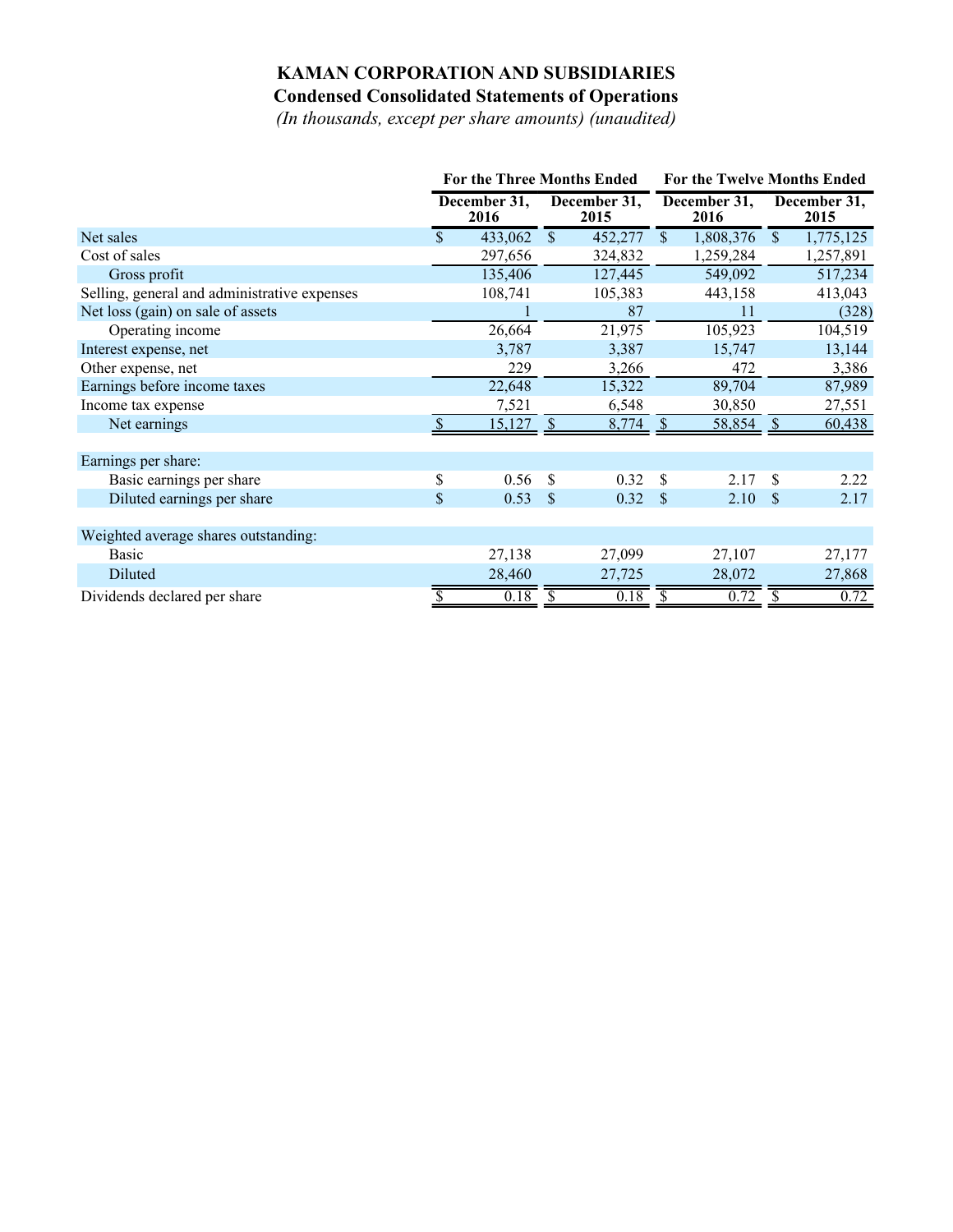# **KAMAN CORPORATION AND SUBSIDIARIES Condensed Consolidated Balance Sheets**

(*In thousands, except share and per share amounts) (unaudited)*

|                                                                                                                             | December 31,<br>2016   |                | December 31,<br>2015 |            |
|-----------------------------------------------------------------------------------------------------------------------------|------------------------|----------------|----------------------|------------|
| Assets                                                                                                                      |                        |                |                      |            |
| Current assets:                                                                                                             |                        |                |                      |            |
| Cash and cash equivalents                                                                                                   | \$                     | 41,205         | $\mathsf{\$}$        | 16,462     |
| Accounts receivable, net                                                                                                    |                        | 230,864        |                      | 238,102    |
| Inventories                                                                                                                 |                        | 393,814        |                      | 385,747    |
| Income tax refunds receivable                                                                                               |                        | 6,065          |                      | 3,591      |
| Other current assets                                                                                                        |                        | 26,605         |                      | 32,133     |
| Total current assets                                                                                                        |                        | 698,553        |                      | 676,035    |
| Property, plant and equipment, net of accumulated depreciation of \$226,366 and<br>\$202,648, respectively                  |                        | 176,521        |                      | 175,586    |
| Goodwill                                                                                                                    |                        | 337,894        |                      | 352,710    |
| Other intangible assets, net                                                                                                |                        | 126,444        |                      | 144,763    |
| Deferred income taxes                                                                                                       |                        | 59,373         |                      | 66,815     |
| Other assets                                                                                                                |                        | 27,501         |                      | 23,702     |
| Total assets                                                                                                                | $\mathbf{\mathcal{S}}$ | $1,426,286$ \$ |                      | 1,439,611  |
| Liabilities and Shareholders' Equity                                                                                        |                        |                |                      |            |
| Current liabilities:                                                                                                        |                        |                |                      |            |
| Current portion of long-term debt                                                                                           | \$                     | 119,548        | $\mathcal{S}$        | 5,000      |
| Accounts payable - trade                                                                                                    |                        | 116,663        |                      | 117,014    |
| Accrued salaries and wages                                                                                                  |                        | 43,165         |                      | 40,284     |
| Advances on contracts                                                                                                       |                        | 13,356         |                      | 11,274     |
| Income taxes payable                                                                                                        |                        | 1,165          |                      | 326        |
| Other current liabilities                                                                                                   |                        | 59,989         |                      | 62,791     |
| Total current liabilities                                                                                                   |                        | 353,886        |                      | 236,689    |
| Long-term debt, excluding current portion                                                                                   |                        | 296,598        |                      | 434,227    |
| Deferred income taxes                                                                                                       |                        | 6,875          |                      | 15,207     |
| Underfunded pension                                                                                                         |                        | 156,427        |                      | 158,984    |
| Other long-term liabilities                                                                                                 |                        | 44,916         |                      | 51,427     |
| Commitments and contingencies                                                                                               |                        |                |                      |            |
| Temporary equity, convertible notes                                                                                         |                        | 1,797          |                      |            |
| Shareholders' equity:                                                                                                       |                        |                |                      |            |
| Preferred stock, \$1 par value, 200,000 shares authorized; none outstanding                                                 |                        |                |                      |            |
| Common stock, \$1 par value, 50,000,000 shares authorized; voting; 28,162,497<br>and 27,735,757 shares issued, respectively |                        | 28,162         |                      | 27,736     |
| Additional paid-in capital                                                                                                  |                        | 171,162        |                      | 156,803    |
| Retained earnings                                                                                                           |                        | 560,200        |                      | 520,865    |
| Accumulated other comprehensive income (loss)                                                                               |                        | (156, 393)     |                      | (140, 138) |
| Less 1,054,364 and 698,183 shares of common stock, respectively, held in<br>treasury, at cost                               |                        | (37, 344)      |                      | (22, 189)  |
| Total shareholders' equity                                                                                                  |                        | 565,787        |                      | 543,077    |
| Total liabilities and shareholders' equity                                                                                  | \$                     | 1,426,286      | $\mathcal{S}$        | 1,439,611  |